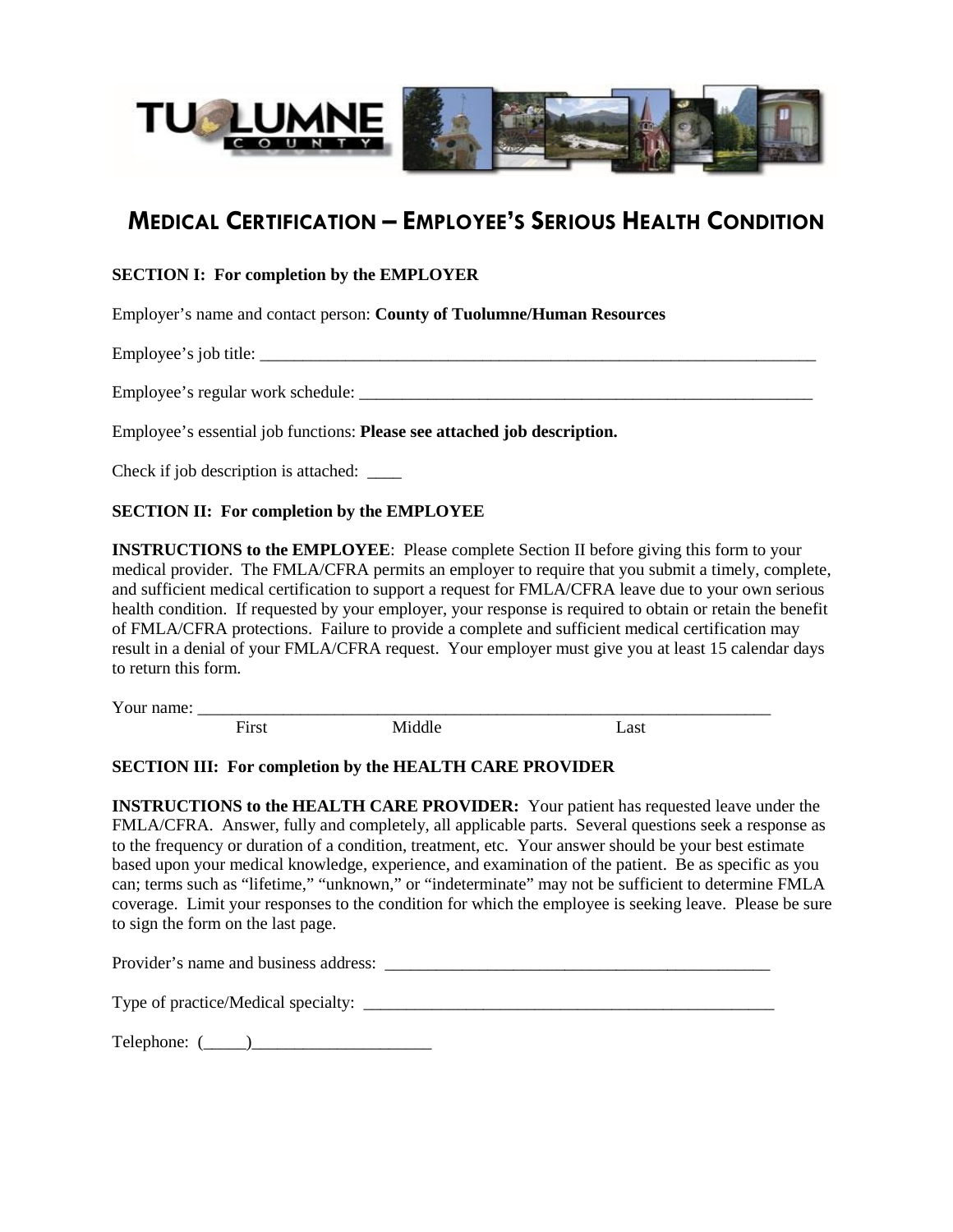## **PART A: MEDICAL FACTS**

# **[NOTE: THE HEALTH CARE PROVIDER IS NOT TO DISCLOSE THE UNDERLYING DIAGNOSIS]**

1. Approximate date condition commenced: \_\_\_\_\_\_\_\_\_\_\_\_\_\_\_\_\_\_\_\_\_\_\_\_\_\_\_\_\_\_\_\_\_\_\_\_\_\_\_

Probable duration of condition:

#### **Mark below as applicable:**

Was the patient admitted for an overnight stay in a hospital, hospice, or residential medical care facility?

 $\Box$  No  $\Box$  Yes. If so, dates of admission:

#### **Mark below as applicable:**

If the patient was not admitted for an overnight stay in a hospital, hospice, or residential medical care facility, was the patient expected to remain overnight, even if the patient did not actually remain overnight?

\_\_\_\_\_\_\_\_\_\_\_\_\_\_\_\_\_\_\_\_\_\_\_\_\_\_\_\_\_\_\_\_\_\_\_\_\_\_\_\_\_\_\_\_\_\_\_\_\_\_\_\_\_\_\_\_\_\_\_\_\_\_\_\_\_\_\_\_\_\_\_\_\_

\_\_\_\_\_\_\_\_\_\_\_\_\_\_\_\_\_\_\_\_\_\_\_\_\_\_\_\_\_\_\_\_\_\_\_\_\_\_\_\_\_\_\_\_\_\_\_\_\_\_\_\_\_\_\_\_\_\_\_\_\_\_\_\_\_\_\_\_\_\_\_\_\_

 $\Box$  No  $\Box$  Yes. If so, dates of expected admission:

Date(s) you treated the patient for condition:

Will the patient need to have treatment visits at least twice per year due to the condition?  $\Box$  No  $\Box$  Yes

\_\_\_\_\_\_\_\_\_\_\_\_\_\_\_\_\_\_\_\_\_\_\_\_\_\_\_\_\_\_\_\_\_\_\_\_\_\_\_\_\_\_\_\_\_\_\_\_\_\_\_\_\_\_\_\_\_\_\_\_\_\_\_\_\_\_\_\_\_\_\_\_\_\_

Was medication, other than over-the-counter medication, prescribed?  $\Box$  No  $\Box$  Yes

Was the patient referred to other health care provider(s) for evaluation or treatment (e.g., physical therapist)?  $\Box$  No  $\Box$  Yes. If so, state the expected duration of treatment (i.e. of each treatment session and how long the patient will be receiving such treatment):

\_\_\_\_\_\_\_\_\_\_\_\_\_\_\_\_\_\_\_\_\_\_\_\_\_\_\_\_\_\_\_\_\_\_\_\_\_\_\_\_\_\_\_\_\_\_\_\_\_\_\_\_\_\_\_\_\_\_\_\_\_\_\_\_\_\_\_\_\_\_\_\_\_\_

2. Is the medical condition pregnancy?  $\Box$  No  $\Box$  Yes. If so, expected delivery date:

- 3. Is the employee able to perform work of any kind?  $\Box$  No  $\Box$  Yes.  **(If "No," skip next question.)**
- 4. Use the information provided by the employer in Section I to answer this question. If the employer fails to provide a list of the employee's essential functions or a job description, answer these questions based upon the employee's own description of his/her job functions.

Is the employee unable to perform any of his/her job functions due to the condition:  $\Box$  No  $\Box$  Yes

\_\_\_\_\_\_\_\_\_\_\_\_\_\_\_\_\_\_\_\_\_\_\_\_\_\_\_\_\_\_\_\_\_\_\_\_\_\_\_\_\_\_\_\_\_\_\_\_\_\_\_\_\_\_\_\_\_\_\_\_\_\_\_\_\_\_\_\_\_\_\_\_\_

If so, identify the job functions the employee is unable to perform: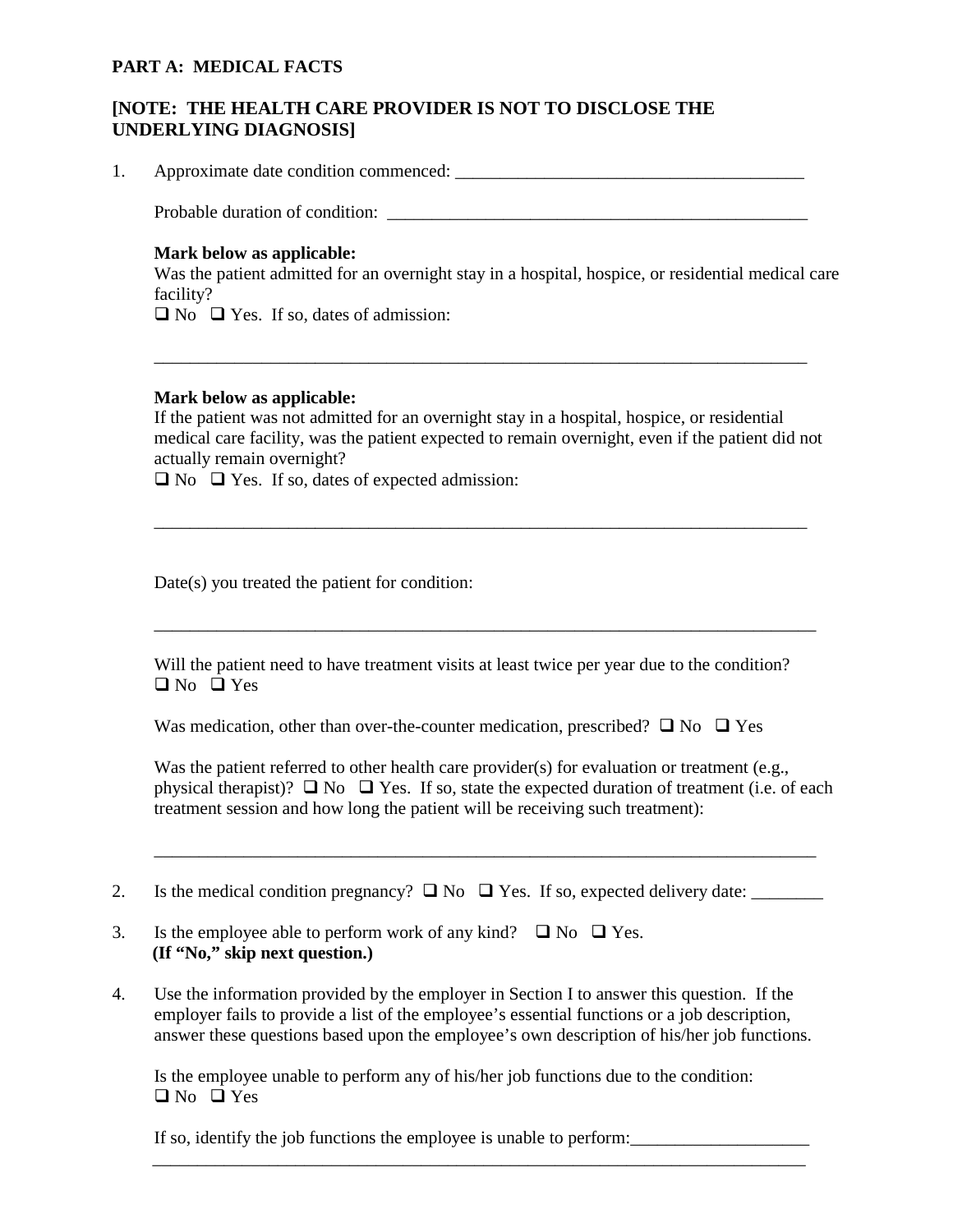# **PART B: AMOUNT OF LEAVE NEEDED**

5. Will the employee be incapacitated for a single continuous period of time due to his/her medical condition, including any time for treatment and recovery?  $\Box$  No  $\Box$  Yes

If so, estimate the beginning and ending dates for the period of incapacity:

6. Is it medically necessary for the employee to be off work on an intermittent basis due to the employee's serious health condition?  $\Box$  No  $\Box$  Yes

\_\_\_\_\_\_\_\_\_\_\_\_\_\_\_\_\_\_\_\_\_\_\_\_\_\_\_\_\_\_\_\_\_\_\_\_\_\_\_\_\_\_\_\_\_\_\_\_\_\_\_\_\_\_\_\_\_\_\_\_\_\_\_\_\_\_\_\_\_\_\_\_\_

| Yes | No |
|-----|----|
|     |    |

 **Intermittent Leave**: Is it medically necessary for the employee to be off work on an intermittent basis or to work a reduced number of hours of work in order to deal with his/her serious health condition?

> If yes, please indicate the estimated frequency of the employee's need for intermittent leave due to the serious health condition, and the duration of such leaves (e.g. 1 episode every 3 months lasting 1-2 days):

Frequency:  $times$  times per  $week(s)$  month(s)

Duration: hours or day(s) per episode

### Yes No

**Reduced Schedule Leave:** Is it medically necessary for the employee to work less than the employee's normal work schedule due to his/her serious health condition?

If yes, please indicate the part-time or reduced work schedule the employee needs:

 $\frac{1}{2}$  hour(s) per day; days per week, from through

Yes No

 **Time Off for Medical Appointments or Treatment**: Is it medically necessary for the employee to take time off work for doctor's visits or medical treatment, either by the health care practitioner or another provider of health services?

> If yes, please indicate the estimated frequency of the employee's need for doctor's visits or medical treatment, and the time required for each appointment, including any recovery period:

Frequency:  $\frac{1}{\text{times per}}$  times per  $\frac{1}{\text{times (s)}}$  month(s)

Duration: \_\_\_\_\_ hours or \_\_\_\_\_ day(s) per appointment/treatment

7. Will the condition cause episodic flare-ups periodically preventing the employee from performing his/her job functions?  $\Box$  No  $\Box$  Yes

Is it medically necessary for the employee to be absent from work during the flare-ups?  $\Box$  No  $\Box$  Yes. If so, explain:

\_\_\_\_\_\_\_\_\_\_\_\_\_\_\_\_\_\_\_\_\_\_\_\_\_\_\_\_\_\_\_\_\_\_\_\_\_\_\_\_\_\_\_\_\_\_\_\_\_\_\_\_\_\_\_\_\_\_\_\_\_\_\_\_\_\_\_\_\_